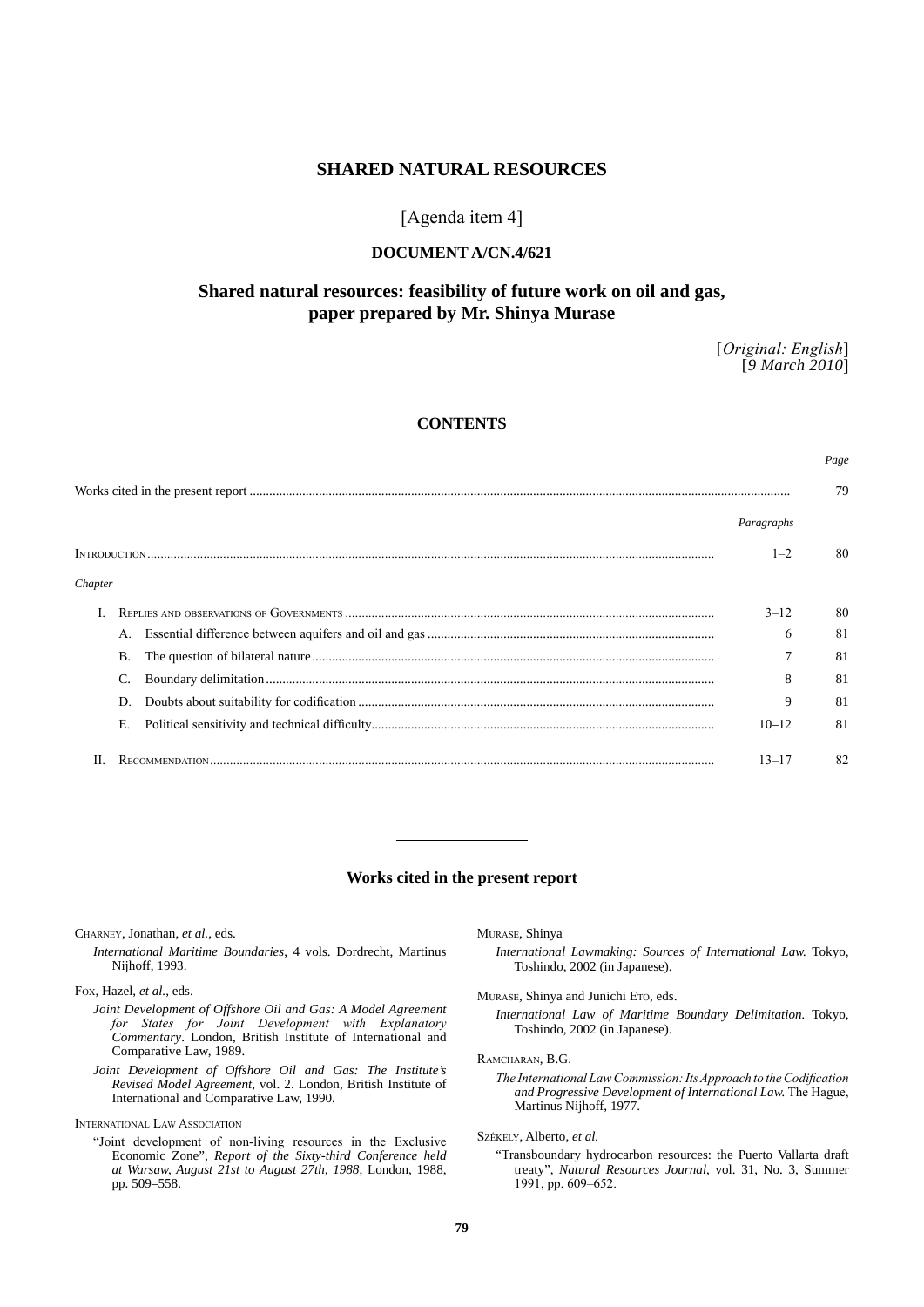## **Introduction**

1. The International Law Commission, at its fiftyfourth session, in 2002, decided to include the topic "Shared natural resources" in its programme of work and appointed Mr. Chusei Yamada as Special Rapporteur on the issue.1 A Working Group was established to assist the Special Rapporteur in sketching out the general orientation of the topic in the light of the syllabus prepared in 2000.2 The Special Rapporteur proposed to address transboundary groundwaters, oil and natural gas, taking a step-by-step approach, beginning with groundwaters.<sup>3</sup> At its sixtieth session, in 2008, the Commission adopted, on the second reading, a preamble and a set of 19 draft articles on the law of transboundary aquifers, with the recommendation that the General Assembly, *inter alia*, consider the elaboration of a convention on the basis of the draft articles.<sup>4</sup>

2. At the fifty-ninth session, in 2007, the Working Group on Shared Natural Resources, chaired by Mr. Enrique Candioti, discussed the issue of oil and gas resources on the basis of the fourth report on shared

natural resources: transboundary groundwaters<sup>5</sup> submitted by the Special Rapporteur, Mr. Chusei Yamada. In addition to determining that the law of transboundary aquifers should be addressed separately from issues concerning oil and gas resources, the Commission decided to request the Secretariat to circulate to Governments a questionnaire on the subject prepared by the Working Group.<sup>6</sup> At the sixty-first session, in 2009, the Working Group discussed the feasibility of any future work by the Commission on the issue of oil and gas resources on the basis of a working paper on oil and  $gas$ ,<sup>7</sup> which had been prepared by Mr. Yamada before he resigned from the Commission. The Working Group decided to have the 2007 questionnaire recirculated and to entrust the author with the responsibility of preparing a study in which the feasibility of any future work by the Commission on oil and gas would be determined through the analysis of written replies from Governments and their comments and observations in the Sixth Committee of the General Assembly, as well as other relevant elements.8 The present working paper is submitted in compliance with that request.

### **I. Replies and observations of Governments**

3. The Commission received 39 replies from Governments, 19 of which addressed the question of the feasibility of future work by the Commission in the area of oil and gas.<sup>9</sup> In addition, a number of Government representatives made statements on the subject in the Sixth Committee.10 From those written replies and oral statements, 46 in total, it is clear that the attitudes of Member States differ significantly on the issue of whether the Commission should undertake further work on oil and gas. While some States favour the Commission's embarking on such work, a majority of States expressed the view that the Commission should not. Several other States took a middle-of-the-road view, advising a cautious approach.

4. The first group of States expected the Commission to take up the question of oil and gas.<sup>11</sup> It was stated that there were similarities between groundwaters and oil and gas, not only from a legal point of view, but also from a geological perspective, and that, even if a cautious approach was advisable, the same general legal principles seemed to apply in both cases. It was also stated that, even if there were certain differences between groundwater and oil and gas, that did not necessarily warrant a separate approach with regard to gaseous substances and liquid substances other than groundwater. According to this view, the fact that different rules applied to oil and gas did not necessarily require the formulation of a different legal framework for oil and gas, special rules for aquifers could be included in a common legal framework for shared natural resources, and the simultaneous consideration of the rules of international law related to all such resources would enhance the legal quality of the emerging international legal framework. A few other States expected the Commission to develop general rules on transboundary natural resources, whether aquifers or oil and gas, while cautiously recalling that such rules should not be considered in isolation from the issue of maritime boundary delimitation, which would require in-depth study and careful treatment, and that the subject was usually covered by bilateral agreements. Nevertheless, the States that favoured embarking on the question of oil and gas constituted a minority of the States that addressed the issue.

5. The second group of States, which formed a clear majority, asserted that the topic of oil and gas should not be addressed by the Commission. The reasons cited by those States, while varying considerably, included the following points: (*a*) the question of oil and gas is essentially different from that of groundwater; (b) the issue is closely intertwined

<sup>1</sup> *Yearbook … 2002*, vol. II (Part Two), p. 100, paras. 518–519.

<sup>2</sup> *Yearbook … 2000*, vol. II (Part Two), annex, pp. 141–142.

<sup>3</sup> *Yearbook … 2003*, vol. II (Part Two), p. 93, para. 377.

<sup>4</sup> See General Assembly resolution 63/124 of 11 December 2008, annex.

<sup>5</sup> *Yearbook … 2007*, vol. II (Part One), p. 1, document A/CN.4/580.

<sup>6</sup> *Yearbook … 2004*, vol. II (Part Two), pp. 55–61, paras. 161–183.

<sup>7</sup> *Yearbook … 2009*, vol. II (Part One), document A/CN.4/608.

<sup>8</sup> *Ibid.*, vol. II (Part Two), paras. 187–193.

<sup>9</sup> *Yearbook … 2009*, vol. II (Part One), document A/CN.4/607 and Add.1. Replies were also received from three other Member States in January and February 2010.

<sup>10</sup> For comments and observations by delegations, see *Official Records of the General Assembly, Sixty-second Session, Sixth Committee*, 22nd, 24th and 25th meetings (A/C.6/62/SR.22, 24 and 25); *ibid., Sixty-third Session,* 16th–18th meetings (A/C.6/63/SR.16–18); and *ibid., Sixty-fourth Session,* 17th, 18th and 20th–23rd meetings (A/C.6/64/SR.17, 18 and 20–23).

<sup>&</sup>lt;sup>11</sup> References to comments are made in the present working paper to demonstrate a general trend in the views of Member States and are not intended to be exhaustive.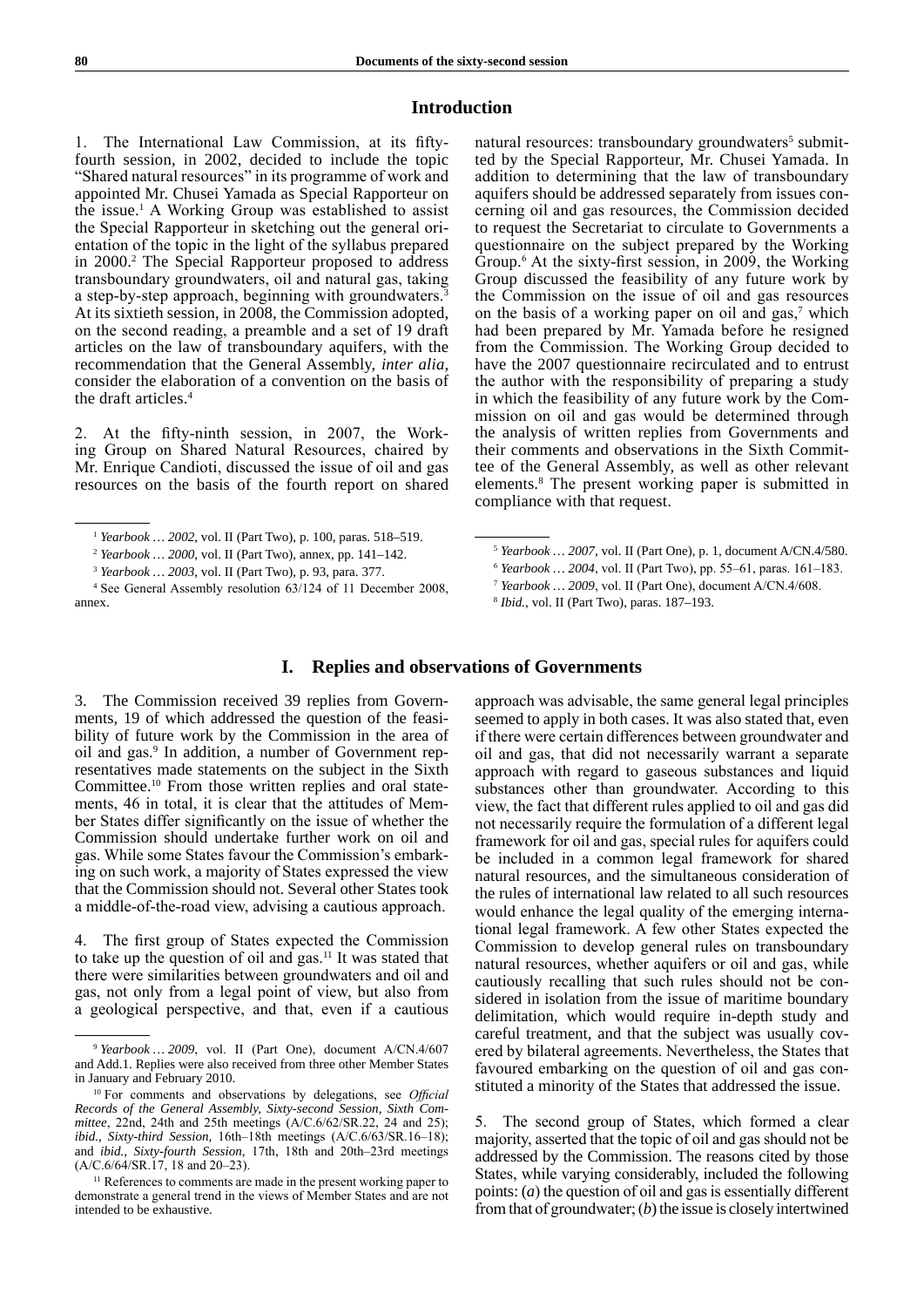with the bilateral interests of the States involved; (*c*) it cannot be separated from boundary delimitation; (*d*) it is not suitable for codification; and (*e*) it involves political sensitivity and technical difficulty. Naturally, some of those reasons are closely interrelated, but they are referred to here for the sake of convenience, with a view to highlighting a general trend in the views of States.

## **A. Essential difference between aquifers and oil and gas**

6. Several States expressed the view that groundwater should be addressed separately from oil and gas deposits, even if some geological factors might suggest the possibility of dealing with the two resources together. Such a limited, geological approach would ignore or underestimate social and economic implications, which differed significantly when it came to groundwater, on the one hand, and oil and gas, on the other. Similarly, the view was expressed that it was important to distinguish the physical or geological characteristics of oil and gas from the legal evaluation of those resources.

#### **B. The question of bilateral nature**

7. Many States considered that the question of oil and gas was one that involved the essential bilateral interests of the States concerned and that any attempt to codify general rules would not be appropriate or necessary. It was stated that the question was one to be resolved through negotiation between the States involved, as the topic was already adequately covered by principles of international law and dealt with by States on a bilateral basis. It was not deemed advisable to commence work on the subject of oil and gas, which were of great strategic, economic and developmental importance. Similarly, it was indicated that the specific and complex issues related to transboundary oil and gas reserves had been adequately addressed for a number of years through bilateral cooperation and mutually agreed arrangements, and thus did not seem to be giving rise to insurmountable problems in practice.

#### **C. Boundary delimitation**

8. Some States expressed the view that the Commission should not take up the subject of oil and gas because, in many cases, it would be linked to questions related to maritime delimitation. It was emphasized that the development, exploitation and management of transboundary oil and gas naturally presupposed the delimitation of territorial and/or maritime boundaries between two or more States and thus required a case-by-case approach. In particular, it was stressed that the Commission should refrain from considering matters relating to offshore boundary delimitation, as the United Nations Convention on the Law of the Sea<sup>12</sup> undoubtedly stipulated that maritime delimitation was a matter to be addressed by the States concerned: in areas where States had yet to permanently resolve maritime claims, the questions of if and how oil and gas resources were shared were inextricably linked to the resolution of such claims. Furthermore, the resulting delimitation agreements often contained provisions for the joint exploitation of oil and gas deposits straddling the agreed boundary. Such existing bilateral mechanisms represented the best way forward for States in the management of shared oil and gas reserves.

#### **D. Doubts about suitability for codification**

9. Doubts were expressed by several States with regard to the suitability of the topic for the codification exercise. Many States shared the view that the issue of oil and gas did not fall within the scope of international customary law and should be addressed through cooperation and negotiation between the States concerned, and that codification would be neither timely nor realistic. According to other States, the subject was not ripe for codification or was not suitable for codification by the Commission. Some States were not persuaded that further codification work by the Commission on this topic would have any added value, since it might lead to additional complexity and confusion. They considered that it would not be helpful or wise for the Commission to study this area further or to attempt to deduce certain rules of customary international law from the very limited relevant practice. It was also argued that the Commission had no mandate to consider the environmental aspects of fossil and hydrocarbon fuels in the context of the topic. It was further stated that scientific and legal studies had shown that it would be impossible to elaborate universal standards in that area, which had no aspects that could benefit from further elaboration in the context of the Commission's work. As the available relevant practice was bilateral in nature and context-specific, it was more appropriate for application in bilateral negotiations between interested States than for the process of the progressive development and codification of international law.

#### **E. Political sensitivity and technical difficulty**

10. It was noted by a number of States that the subject of oil and gas was a complex one that had given rise to considerable difficulties of a political or technical nature. It was also stressed that the Commission should take into account the complexity and sensitivity of the issue. It was stated that it would be advisable for the Commission to exercise caution with regard to this matter. States and industries had immense economic and political stakes in the allocation and regulation of oil and gas resources, and any proposal by the Commission would likely be highly controversial. It was also emphasized that the issue of transboundary oil and gas naturally involved highly technical data and politically sensitive issues, as well as the issue of State sovereignty.

11. In sum, a large number of States believed that the oil and gas issue was essentially bilateral in nature as well as highly political or technical, involving diverse regional situations. They expressed doubts as to the need for the Commission to proceed with any codification process relating to this issue, including the development of universal rules. Moreover, it appeared that those countries would be concerned if the Commission were to broaden the topic to include matters relating to offshore boundary delimitation.

12. The third group of States comprised those that did not clearly indicate their positions. Many States in this group

<sup>12</sup> Signed in Montego Bay, 10 December 1982 (United Nations, *Treaty Series*, vol. 1833, No. 31363, p. 3).